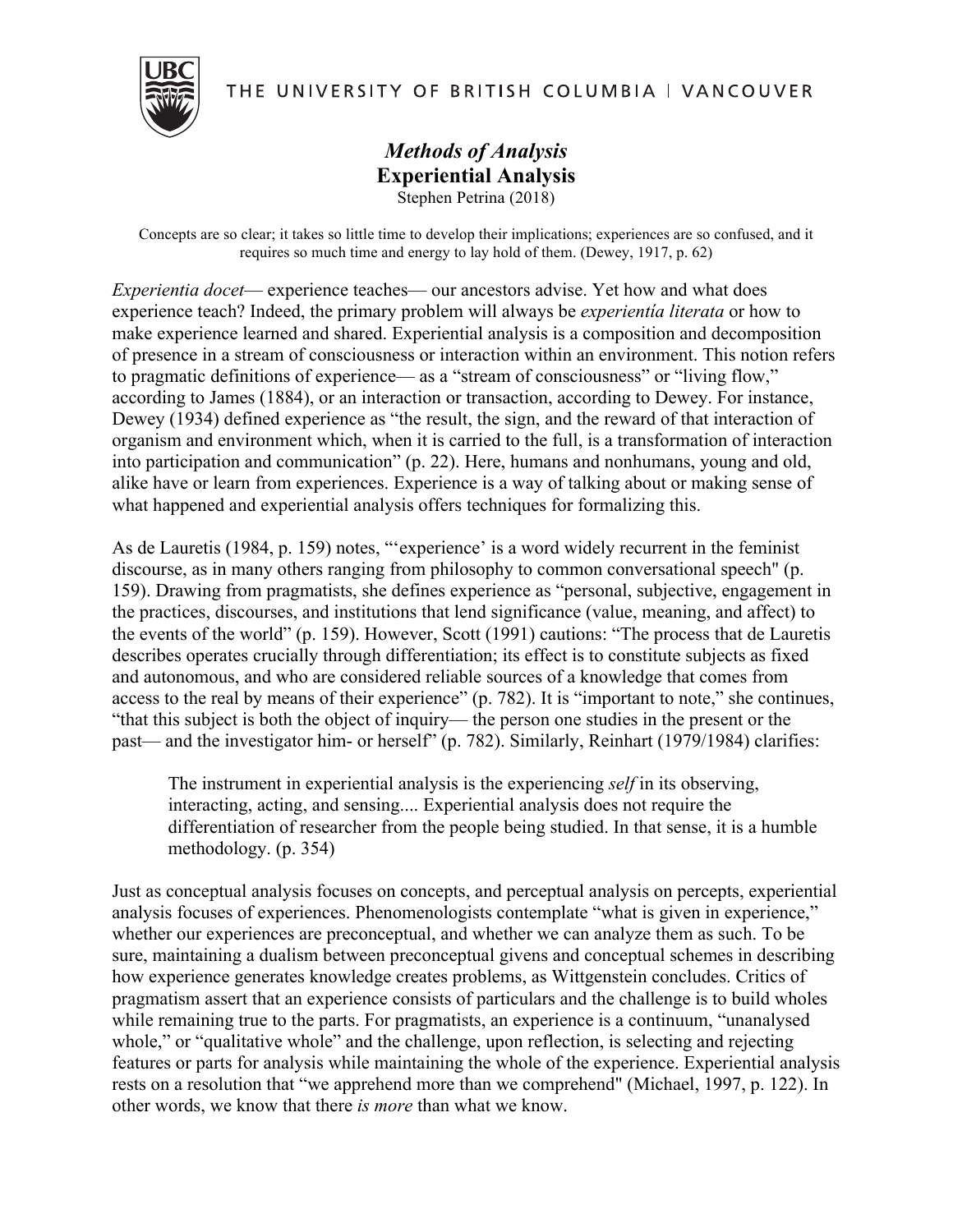- 1. Two questions are herein begged: What is Experience or Experiential? *and* What is analysis?
	- a. James (1905, p. 30): Prepositions, copulas, and conjunctions, 'is,' 'isn't,' 'then,' 'before,' 'in,' 'on,' 'beside,' 'between,' 'next,' 'like,' 'unlike,' 'as,' 'but,' flower out of the stream of pure experience, the stream of concretes or the sensational stream, as naturally as nouns and adjectives do, and they melt into it again as fluidly when we apply them to a new portion of the stream.
	- b. Russell (1914, p. 2): The word "experience" like most of the words ex pressing fundamental ideas in philosophy, has been imported into the technical vocabulary from the language of daily life, and it retains some of the grime of its outdoor existence in spite of some scrubbing and brushing by impatient philosophers. Originally, the "philosophy of experience" was opposed to the *a priori*  philosophy, and "experience" was confined to what we learn through the senses. Gradually, however, its scope widened until it included everything of which we are in any way conscious, and became the watchword of an emaciated idealism imported from Germany. The word had, on the one hand, the reassuring associations of the "appeal to experience," which seemed to preclude the wilder vagaries of transcendental metaphysicians; while on the other hand it held, as it were in solution, the doctrine that nothing can happen except as the "experience" of some mind.
	- c. Dewey (1917, p. 62): Concepts are so clear; it takes so little time to develop their implications; experiences are so confused, and it requires so much time and energy to lay hold of them.
	- d. Dewey (1917, p. 37): experience means primarily not knowledge, but ways of doing and suffering.
	- e. Dewey, "Conduct and Experience" (1931, pp. 251-252): The structure of whatever is had by way of immediate qualitative presences is found in the recurrent modes of interaction taking place between what we term organism, on one side, and environment, on the other. The interaction is the primary fact, and it constitutes a *transaction*. Only by analysis and selective abstraction can we differentiate the actual occurrence into two factors, one called organism and the other, environment.
	- f. Dewey, *Art as Experience* (1934, p. 22): experience *is* the result, the sign, and the reward of that interaction of organism and environment which, when it is carried to the full, is a transformation of interaction into participation and communication.
	- g. Steinaker & Bell (1979, p. 2): in *Webster's* (*Webster's New World Dictionary of the American Language*, second college edition), experience is an actual "living through an event or events." The "living through" of an experience involves the total personality. We suggest that an experience cannot be understood by fragmentation or isolation; it has identity, continuity, and a broad base involving all human senses and activities. For example, upon reflection one can cite stimuli that evoked the possibility of an experience. One can trace activities within the scope of an experience that sequentially brought about participation in the experience and, finally, dissemination of that experience whether it was positive or negative. It is our contention that individuals, when they think of events from their own past, think of the totality of an experience, of the sequence of related activities within the experience and of their involvement in those activities.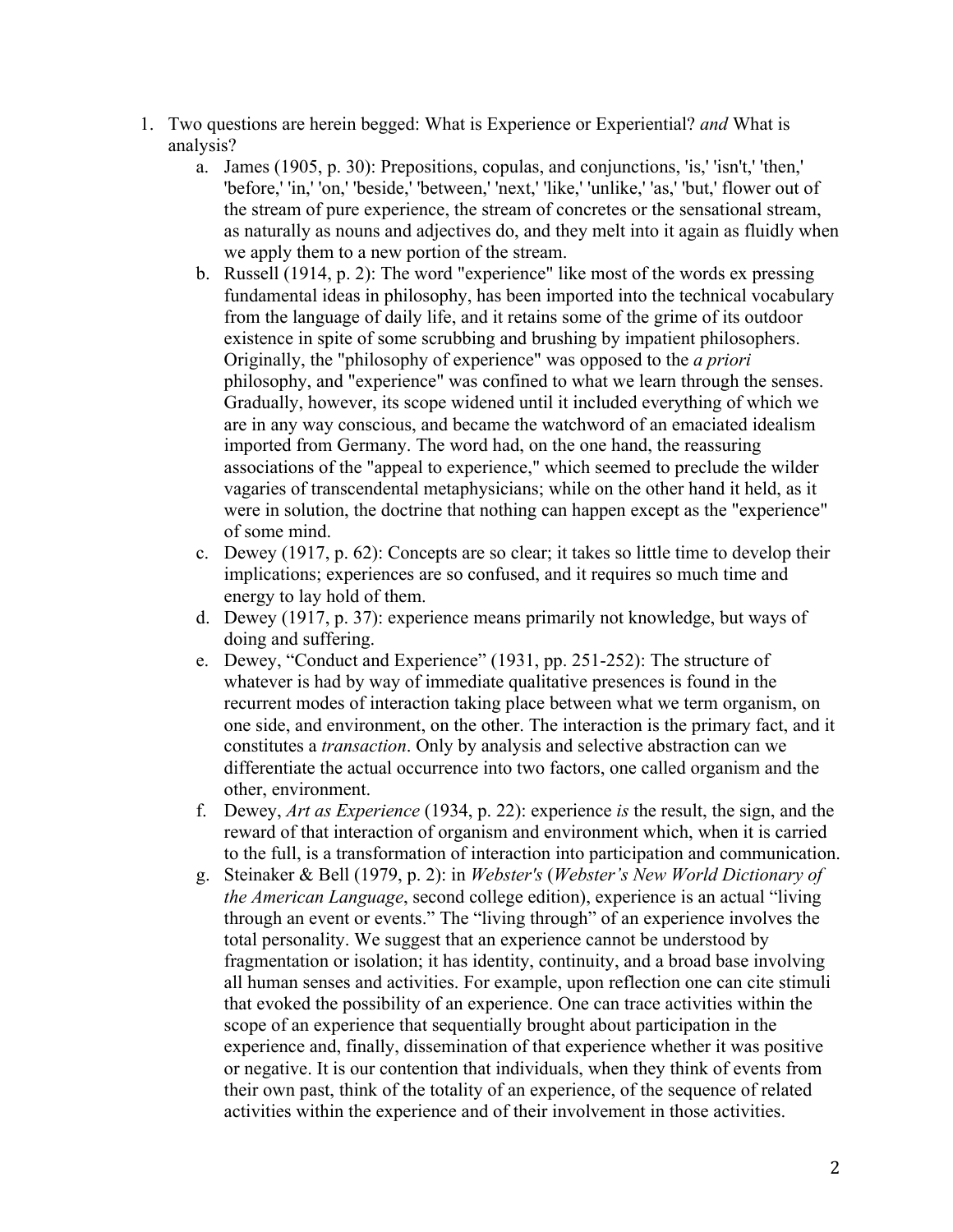Individuals think of experience as an integrated whole involving mind, physical being, and the sum of their previous experience.

- h. de Lauretis (1984, p. 159): "Experience" is a word widely recurrent in the feminist discourse, as in many others ranging from philosophy to common conversational speech. My concern here is only with the former. Though very much in need of clarification and elaboration, the notion of experience seems to me to be crucially important to feminist theory in that it bears directly on the major issues that have emerged from the women's movement-subjectivity, sexuality, the body, and feminist political practice.... I should say from the outset that, by experience, I do not mean the mere registering of sensory data, or a purely mental (psychological) relation to objects and events, or the acquisition of skills and competences by accumulation or repeated exposure. I use the term not in the individualistic, idiosyncratic sense of something belonging to one and exclusively her own even though others might have "similar" experiences; but rather in the general sense of a process by which, for all social beings, subjectivity is constructed. Through that process one places oneself or is placed in social reality, and so perceives and comprehends as subjective (referring to, even originating in, oneself) those relations-material, economic, and interpersonal— which are in fact social and, in a larger perspective, historical. The process is continuous, its achievement unending or daily renewed. For each person, therefore, subjectivity is an ongoing construction, not a fixed point of departure or arrival from which one then interacts with the world. On the contrary, it is the effect of that interaction which I call experience; and thus it is produced not by external ideas, values, or material causes, but by one's personal, subjective, engagement in the practices, discourses, and institutions that lend significance (value, meaning, and affect) to the events of the world.
- i. Scott (1991, pp. 782, 797): The process that de Lauretis describes operates crucially through differentiation; its effect is to constitute subjects as fixed and autonomous, and who are considered reliable sources of a knowledge that comes from access to the real by means of their experience. When talking about historians and other students of the human sciences it is important to note that this subject is both the object of inquiry— the person one studies in the present or the past— and the investigator him- or herself. Experience is not a word we can do without, although, given its usage to essentialize identity and reify the subject, it is tempting to abandon it altogether. But experience is so much a part of everyday language, so imbricated in our narratives that it seems futile to argue for its expulsion. It serves as a way of talking about what happened, of establishing difference and similarity, of claiming knowledge that is "unassailable."
- j. Hassenzahl (2010, p. 8): An experience is an episode, a chunk of time that one went through— with sights and sounds, feelings and thoughts, motives and actions; they are closely knitted together, stored in memory, labeled, relived and communicated to others. An experience is a story, emerging from the dialogue of a person with her or his world through action.
- k. Burley (2014, p. 33): contact with otherness. The implication is that awareness is the result of how one is changed (how experience is created) by contact with otherness
- 2. What is Experiential Analysis?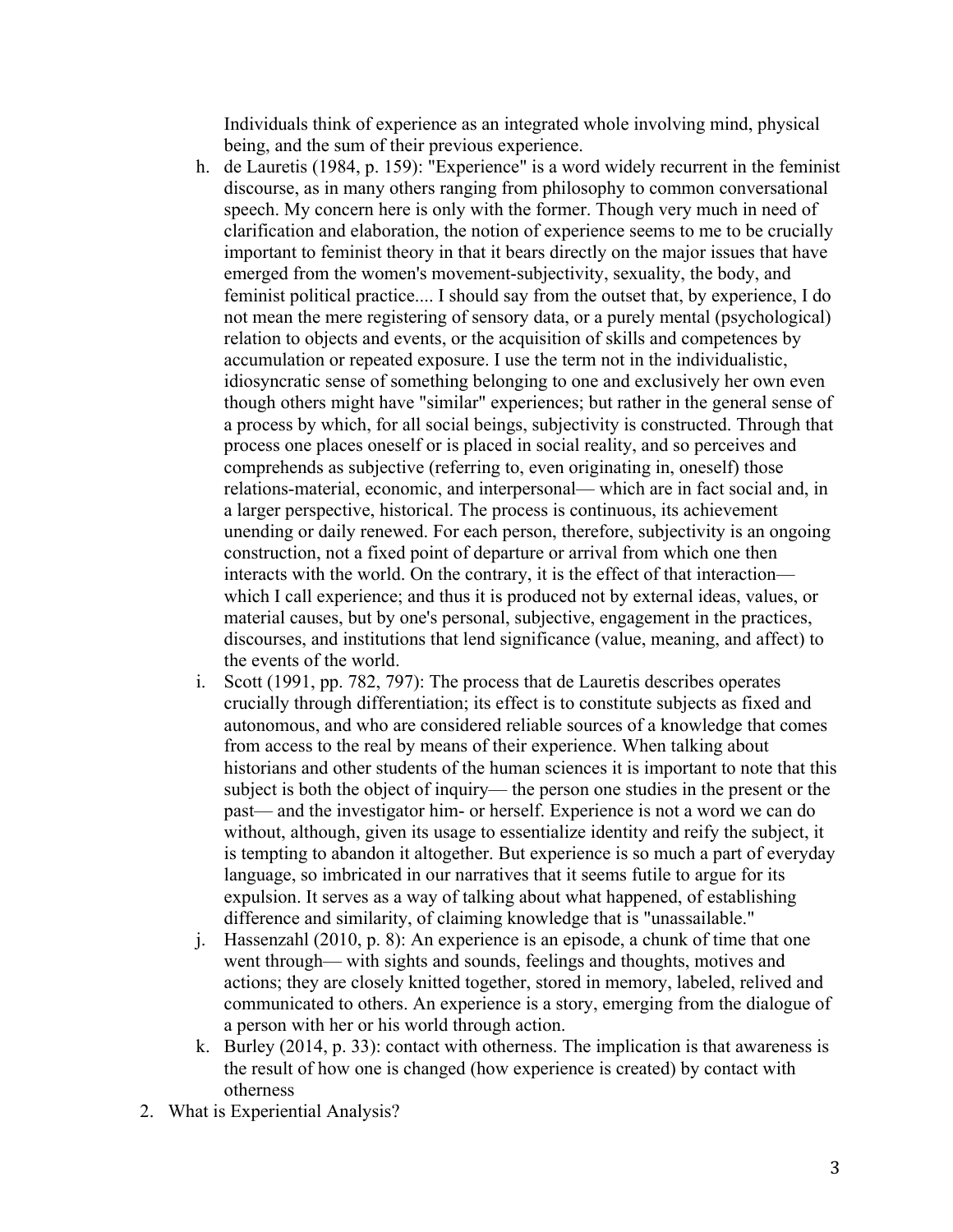- a. Reinhart (1979/1984, pp. 353-354): Experiential analysis assumes that what one person experiences is related to or reflects psychosocial arrangements and forces, so that to explicate the former is to illuminate the latter. Everyone has access to his own experience, although people are differentially aware of, interested in, or able to describe their experiences.... The instrument in experiential analysis is the experiencing *self* in its observing, interacting, acting, and sensing.... Experiential analysis does not require the differentiation of researcher from the people being studied. In that sense, it is a humble methodology. The researcher is not elite or aloof but becomes the subject of his own investigations.
	- i. (p. 362): Experiential analysis produces not information about something, as is the case in objective studies, but rather intimate knowledge that something is the case, knowledge of, ox knowledge for some purpose. It derives its certainty from the irrefutability of the researcher's having lived through whatever is being studied. Experiential analysis is a pursuit of directness and immediacy; it is not only "instrumentless research" but also the adoption of a stance of complete surrender to the experience.
- b. Hubbell (1994, p. 61): Instead, she proposes to extend the boundaries of participant observation by advocating a form of research called experiential analysis. Experiential analysis is a form of research that encourages the researcher to use a variety of alternative techniques— some of them quite openly subjective-as a means of learning about a particular sociopolitical phenomenon. According to Reinharz, researchers who engage in experiential analysis should be guided by the following principles: the research should mirror the researcher's personal concerns; the research product should be a mix of rational analysis and intuitive insights; the research product should be well written and be geared towards actively engaging the potential reader; it should be a combination of objective and subjective findings; and it should reflect explicitly the personal values of the researcher.
- 3. **Procedures of experiential analysis** (artificial, cultural, natural & spiritual beings & things, and hybrids).
	- a. One may follow a process of phenomenology in experiential analysis (see Perceptual Analysis): van Manen's (1989) brief summary of phenomenology and phenomenological methodology. Drawing from an extensive elaboration in *Researching Lived Experience*, van Manen summarizes the phenomenological method:
		- i. Turning to the nature of lived experience
			- 1. Formulating the phenomenological question
			- 2. Explicating assumptions and understandings
			- 3. Orienting to the question
		- ii. Investigating experience as we live it
			- 1. Turning to personal experience as a starting point
			- 2. Tracing etymological sources
			- 3. Searching idiomatic phrases
			- 4. Obtaining experiential descriptions from others
				- a. Protocol writing (Lived experience descriptions)
				- b. Interviewing (personal life story)
				- c. Observing (experiential anecdote)
				- d. Experiential descriptions in literature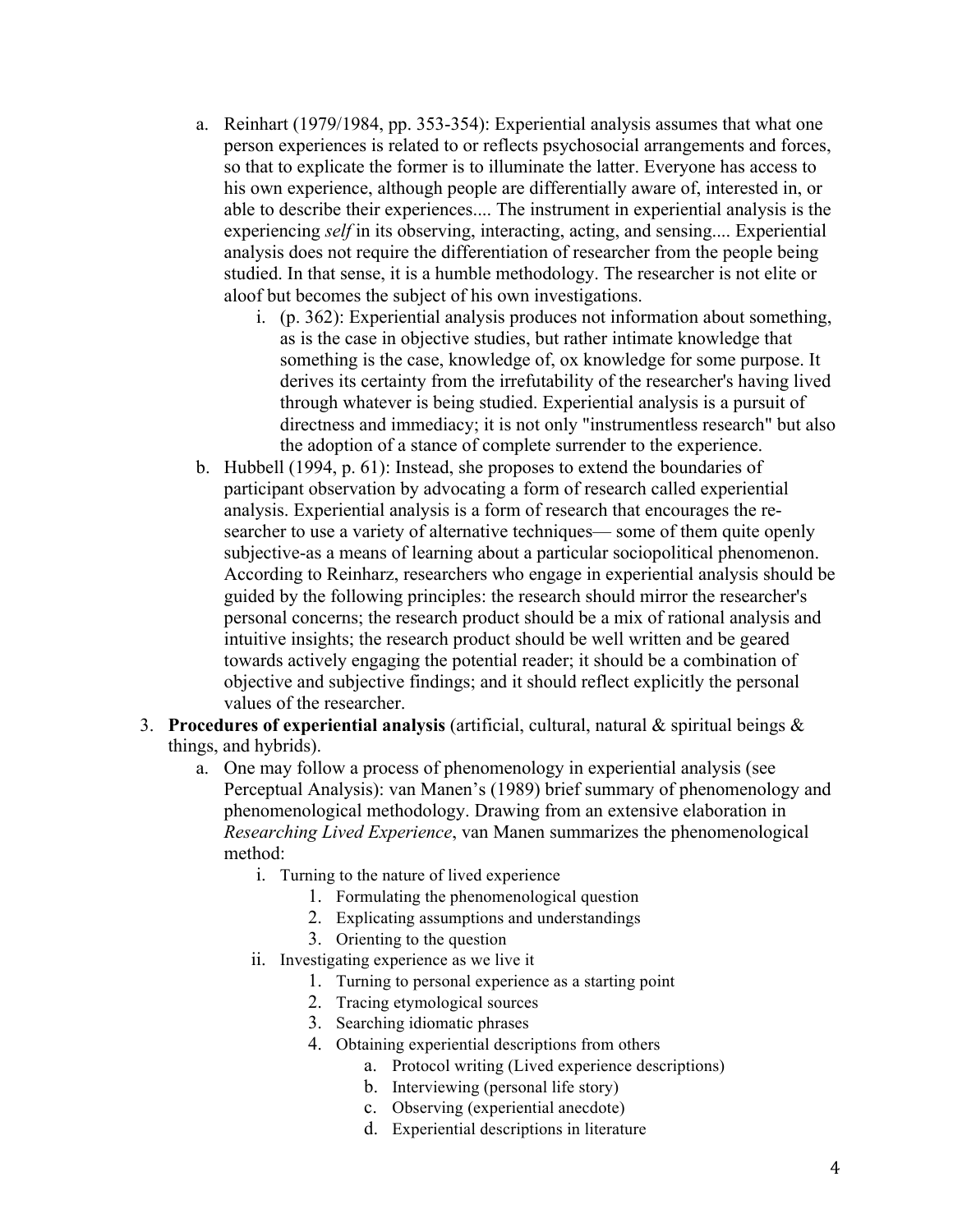- e. Biography as a resource for experiential material
- f. Diaries and Journals as resources
- g. Art and fiction as a resource
- iii. Hermeneutic phenomenological reflection
	- 1. Lifeworld existentials as guides to reflection
	- 2. Thematic analysis
		- a. Uncovering thematic aspects
		- b. Isolating thematic statements
		- c. Composing linguistic transformations
		- d. Gleaning thematic descriptions from art and literature
		- e. Interpretation through conversation
		- f. Determining incidental and essential themes
- iv. Hermeneutic phenomenological writing
	- 1. Attending to the speaking of language
	- 2. Silence— the limits of power and language
	- 3. Anecdotes
	- 4. Themes
	- 5. To write is to show or reveal something
- b. Or consider the following procedure or sequence:
	- i. What are the questions or problems?
	- ii. Specify an experience for analysis. The more recent the better for clarity, although this may not always be feasible or the case.
	- iii. Describe or amplify the experience with necessary empirical details. Ask: What is it about this experience that is truly begging or deserving attention or awareness? Ask: Is this experience whole and can I or we realize its wholeness? Ask: Is this experience a sum of parts and what are the parts and partialities that are somehow additive? What makes this experience or its parts truly memorable or forgettable? Funny? Boring? Impressive? Familiar? Strange? Etc.
		- 1. Am I writing stream of consciousness or reflective or both?
	- iv. Explicate or clarify meaning
		- 1. What is the unit of analysis?
			- a. The experience of…
			- b. A feeling toward…
			- c. An insight into…
		- 2. What or who is this experience illuminating, if anything or anyone?
	- v. Schematic and Thematic Analysis
		- 1. What are the schemas or themes that make this experience common or unique?
		- 2. How do the relevant literature sources or theories conceptualize these schemas or themes?
	- vi. Draw the analysis to closure
- 4. Experiential Learning
	- a. James (1980): Dewey, who was probably the greatest educational thinker ever produced in this country, wrote of learning as an experiential continuum, a continuity of growth experiences. But here is where the disagreement begins, because he characterized learning not as the experience itself, but as thinking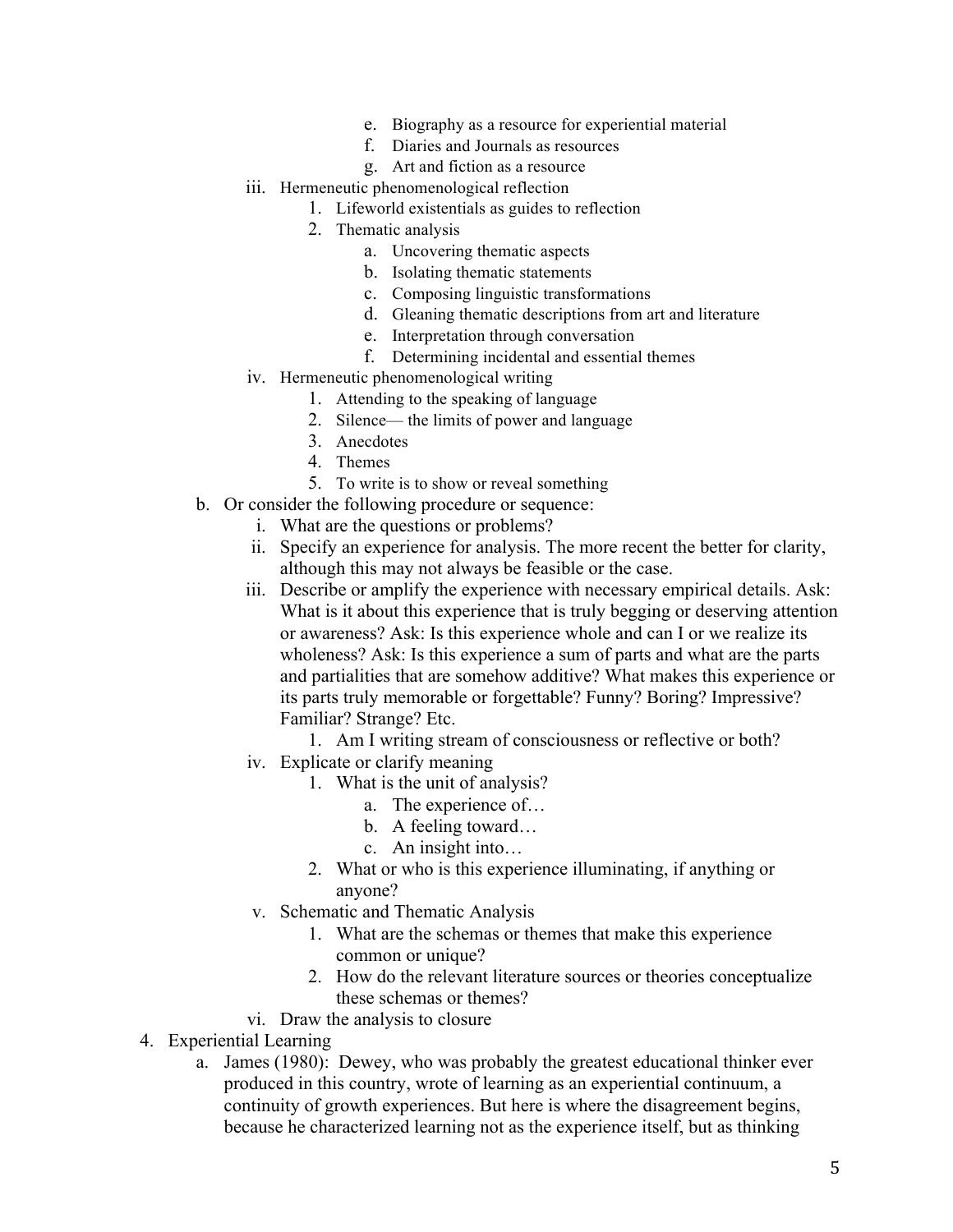about experience. So a form of education like Outward Bound that provides intense experiences also needs to provide tools for thinking about those experiences, for tying what has happened on a course into the experiential continuum of those who have passed through it. http://wilderdom.com/facilitation/Mountains.html

- b. Dewey argued that education *is* experience. Experience occurs continuously through interaction with artificial and natural environments. But, it is inquiry, expression, and analysis, or sometimes coercion, which inspire *an* experience, and interconnect experiences over time (Dewey, 1934, pp. 35-65).
- c. Criteria for an educationally rich experience are not easily articulated. Dewey (1916) ambiguously proposed in *Democracy and Education* that an experience is educative when it "adds to the meaning of experience... [and] increases ability to direct the course of subsequent experience" (pp. 89-90). He attempted to clarify the dilemma of reconciling experience with education in two later books (i.e., Dewey, 1934, 1938). Dewey (1916) asserted that not everything had to be, nor could be, learned through experience; at the same time, the reconstruction of experience was to be social as well as a personal endeavour. Dewey criticized educators for shortsighted and ungrounded interpretations of experience, and it was on this issue that much of the so-called experience-based or activity work was challenged. Reacting to trivialized interpretations of experience, Svendsen (1963) wrote candidly: "doing is not, *ipso facto*, learning" (p. 99).
- d. How do we learn? How do we learn from experience? For Dewey, there were three phases or stages to experiential learning: Purposive Planning, Reflective Inquiry, and Transformative Action. An experience is educational if students purposively plan their experience, inquire into some problem and reflect on the inquiry (something has to be resolved), and in the final stage, the students are transformed by their actions.



Figure 1. Dewey's Experiential Learning Cycle.

e. Kolb (1984) built on Dewey's work and distilled four stages of experiential learning from his observations of educational activities. Kolb said that the cycle of experiential learning begins with Reflective Observation, proceeds through Abstract Conceptualization and Active Experimentation and concludes with Concrete Experience. In other words, there is more to an experience, if it is to be educative, than merely doing. Kolb suggested that most experience was triggered by active experimentation through inquiries and projects. Once the cycle is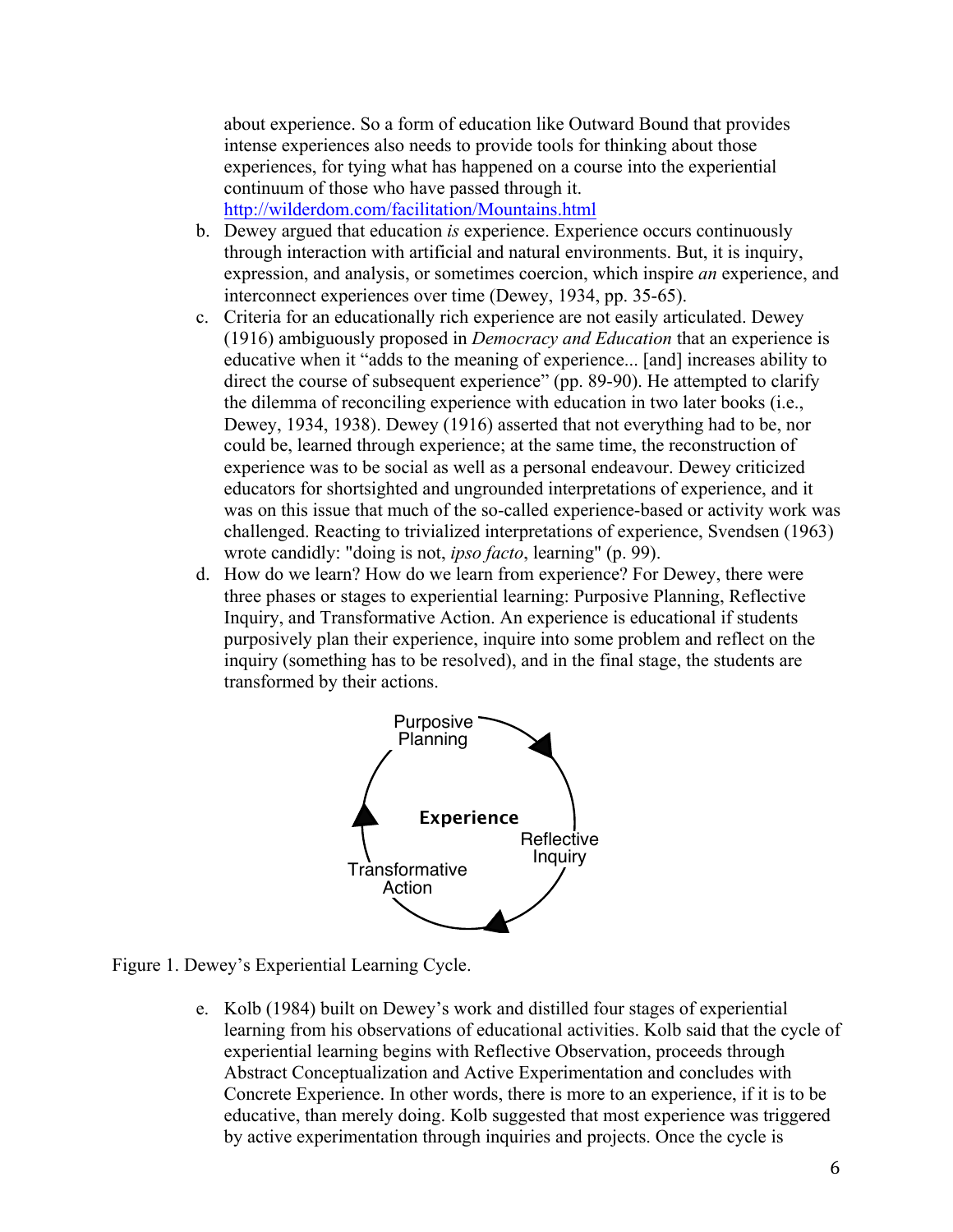started, it is the teachers' task to guide the experiences and provide time and materials for reflective observation and abstract conceptualization.



Figure 2. Kolb's Experiential Learning Cycle.

- f. Most, if not all, of the activities and projects we use in education ought to complete a cycle of learning styles. We ought to provide time for reflective observation (demonstrations, examples), time for abstract conceptualization (discussions, questions concerning why and what), and time for active experimentation and concrete experience (activities, projects). Some people prefer to perceive the world through concrete experience. These people perceive by sensing and feeling, and prefer to use intuition to solve the problems of a given task. Other people prefer abstract conceptualization. They like to think things through, analyze and intellectualize. They function well in structured situations. Some people prefer to process new information by active experimentation. They like to roll up their sleeve and immerse themselves in the task. They look for practical ways of applying what they learn. They embrace risk-taking and are results oriented. Still others process through reflective observation. They like to watch and ponder the situation. They likely see tasks from several points of view. They value patience and judgment.
- g. Steinaker & Bell, *Experiential Taxonomy* (1979, pp. 10-11)
	- i. EXPOSURE: Consciousness of an experience. This involves two levels of exposure and a readiness for further experience [Sensory Response and Readiness].
	- ii. PARTICIPATION: The decision to become physically a part of an experience. There are two levels of interaction within this category [Representation and Modification].
	- iii. IDENTIFICATION: The coming together of the learner and the idea (objective) in an emotional and intellectual context for the achievement of the objective.